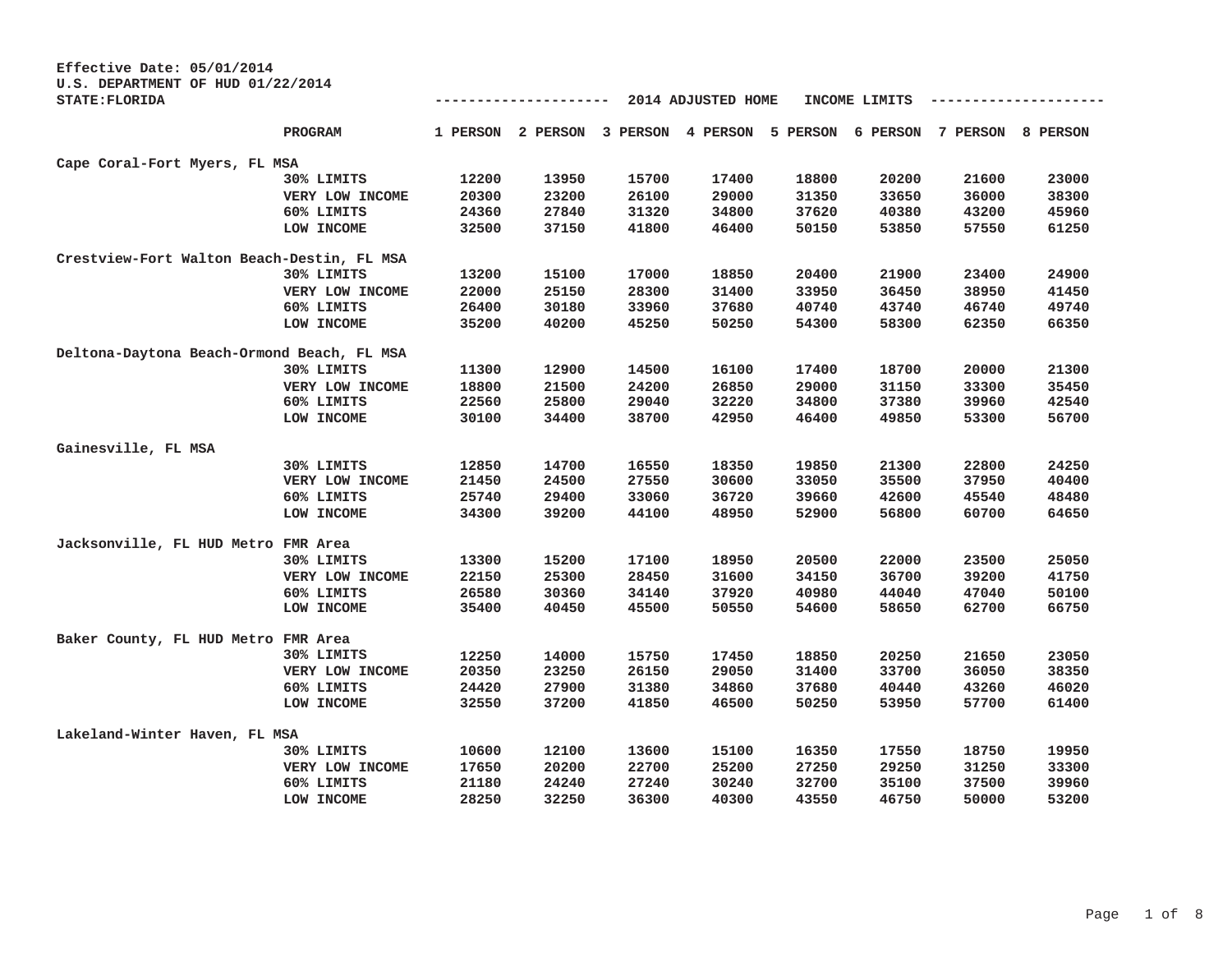| Effective Date: 05/01/2014<br>U.S. DEPARTMENT OF HUD 01/22/2014 |                 |          |          |       |                                     |       |               |          |          |
|-----------------------------------------------------------------|-----------------|----------|----------|-------|-------------------------------------|-------|---------------|----------|----------|
| <b>STATE: FLORIDA</b>                                           |                 |          |          |       | 2014 ADJUSTED HOME                  |       | INCOME LIMITS |          |          |
|                                                                 | PROGRAM         | 1 PERSON | 2 PERSON |       | 3 PERSON 4 PERSON 5 PERSON 6 PERSON |       |               | 7 PERSON | 8 PERSON |
| Fort Lauderdale, FL HUD Metro FMR Area                          |                 |          |          |       |                                     |       |               |          |          |
|                                                                 | 30% LIMITS      | 14500    | 16600    | 18650 | 20700                               | 22400 | 24050         | 25700    | 27350    |
|                                                                 | VERY LOW INCOME | 24150    | 27600    | 31050 | 34500                               | 37300 | 40050         | 42800    | 45550    |
|                                                                 | 60% LIMITS      | 28980    | 33120    | 37260 | 41400                               | 44760 | 48060         | 51360    | 54660    |
|                                                                 | LOW INCOME      | 38650    | 44200    | 49700 | 55200                               | 59650 | 64050         | 68450    | 72900    |
| Miami-Miami Beach-Kendall, FL HUD Metro FMR Area                |                 |          |          |       |                                     |       |               |          |          |
|                                                                 | 30% LIMITS      | 14300    | 16350    | 18400 | 20400                               | 22050 | 23700         | 25300    | 26950    |
|                                                                 | VERY LOW INCOME | 23800    | 27200    | 30600 | 34000                               | 36750 | 39450         | 42200    | 44900    |
|                                                                 | 60% LIMITS      | 28560    | 32640    | 36720 | 40800                               | 44100 | 47340         | 50640    | 53880    |
|                                                                 | LOW INCOME      | 38100    | 43550    | 49000 | 54400                               | 58800 | 63150         | 67500    | 71850    |
| West Palm Beach-Boca Raton, FL HUD Metro FMR Area               |                 |          |          |       |                                     |       |               |          |          |
|                                                                 | 30% LIMITS      | 13750    | 15700    | 17650 | 19600                               | 21200 | 22750         | 24350    | 25900    |
|                                                                 | VERY LOW INCOME | 22900    | 26150    | 29400 | 32650                               | 35300 | 37900         | 40500    | 43100    |
|                                                                 | 60% LIMITS      | 27480    | 31380    | 35280 | 39180                               | 42360 | 45480         | 48600    | 51720    |
|                                                                 | LOW INCOME      | 36650    | 41850    | 47100 | 52300                               | 56500 | 60700         | 64900    | 69050    |
| Naples-Marco Island, FL MSA                                     |                 |          |          |       |                                     |       |               |          |          |
|                                                                 | 30% LIMITS      | 13850    | 15800    | 17800 | 19750                               | 21350 | 22950         | 24500    | 26100    |
|                                                                 | VERY LOW INCOME | 23050    | 26350    | 29650 | 32900                               | 35550 | 38200         | 40800    | 43450    |
|                                                                 | 60% LIMITS      | 27660    | 31620    | 35580 | 39480                               | 42660 | 45840         | 48960    | 52140    |
|                                                                 | LOW INCOME      | 36900    | 42150    | 47400 | 52650                               | 56900 | 61100         | 65300    | 69500    |
| North Port-Bradenton-Sarasota, FL MSA                           |                 |          |          |       |                                     |       |               |          |          |
|                                                                 | 30% LIMITS      | 12050    | 13800    | 15500 | 17200                               | 18600 | 20000         | 21350    | 22750    |
|                                                                 | VERY LOW INCOME | 20100    | 22950    | 25800 | 28650                               | 30950 | 33250         | 35550    | 37850    |
|                                                                 | 60% LIMITS      | 24120    | 27540    | 30960 | 34380                               | 37140 | 39900         | 42660    | 45420    |
|                                                                 | LOW INCOME      | 32100    | 36700    | 41300 | 45850                               | 49550 | 53200         | 56900    | 60550    |
| Ocala, FL MSA                                                   |                 |          |          |       |                                     |       |               |          |          |
|                                                                 | 30% LIMITS      | 9800     | 11200    | 12600 | 13950                               | 15100 | 16200         | 17300    | 18450    |
|                                                                 | VERY LOW INCOME | 16300    | 18600    | 20950 | 23250                               | 25150 | 27000         | 28850    | 30700    |
|                                                                 | 60% LIMITS      | 19560    | 22320    | 25140 | 27900                               | 30180 | 32400         | 34620    | 36840    |
|                                                                 | LOW INCOME      | 26050    | 29800    | 33500 | 37200                               | 40200 | 43200         | 46150    | 49150    |
| Orlando-Kissimmee-Sanford, FL MSA                               |                 |          |          |       |                                     |       |               |          |          |
|                                                                 | 30% LIMITS      | 12050    | 13800    | 15500 | 17200                               | 18600 | 20000         | 21350    | 22750    |
|                                                                 | VERY LOW INCOME | 20100    | 22950    | 25800 | 28650                               | 30950 | 33250         | 35550    | 37850    |
|                                                                 | 60% LIMITS      | 24120    | 27540    | 30960 | 34380                               | 37140 | 39900         | 42660    | 45420    |
|                                                                 | LOW INCOME      | 32100    | 36700    | 41300 | 45850                               | 49550 | 53200         | 56900    | 60550    |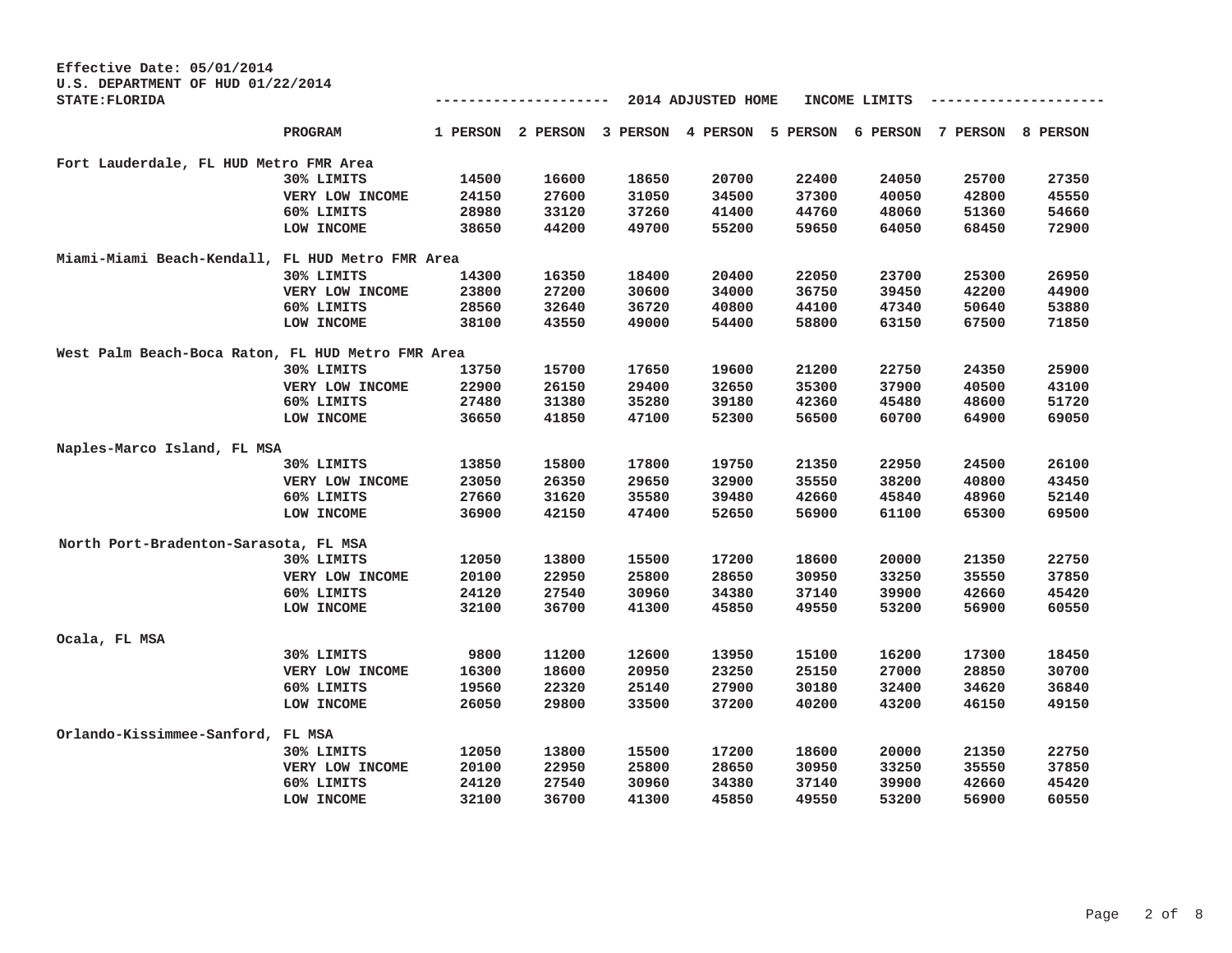| Effective Date: 05/01/2014                       |                 |       |                   |       |                                     |       |               |          |          |
|--------------------------------------------------|-----------------|-------|-------------------|-------|-------------------------------------|-------|---------------|----------|----------|
| U.S. DEPARTMENT OF HUD 01/22/2014                |                 |       |                   |       |                                     |       |               |          |          |
| <b>STATE: FLORIDA</b>                            |                 |       |                   |       | 2014 ADJUSTED HOME                  |       | INCOME LIMITS |          |          |
|                                                  | PROGRAM         |       | 1 PERSON 2 PERSON |       | 3 PERSON 4 PERSON 5 PERSON 6 PERSON |       |               | 7 PERSON | 8 PERSON |
| Palm Bay-Melbourne-Titusville, FL MSA            |                 |       |                   |       |                                     |       |               |          |          |
|                                                  | 30% LIMITS      | 12750 | 14600             | 16400 | 18200                               | 19700 | 21150         | 22600    | 24050    |
|                                                  | VERY LOW INCOME | 21250 | 24300             | 27350 | 30350                               | 32800 | 35250         | 37650    | 40100    |
|                                                  | 60% LIMITS      | 25500 | 29160             | 32820 | 36420                               | 39360 | 42300         | 45180    | 48120    |
|                                                  | LOW INCOME      | 34000 | 38850             | 43700 | 48550                               | 52450 | 56350         | 60250    | 64100    |
| Palm Coast, FL MSA                               |                 |       |                   |       |                                     |       |               |          |          |
|                                                  | 30% LIMITS      | 12250 | 14000             | 15750 | 17450                               | 18850 | 20250         | 21650    | 23050    |
|                                                  | VERY LOW INCOME | 20400 | 23300             | 26200 | 29100                               | 31450 | 33800         | 36100    | 38450    |
|                                                  | 60% LIMITS      | 24480 | 27960             | 31440 | 34920                               | 37740 | 40560         | 43320    | 46140    |
|                                                  | LOW INCOME      | 32600 | 37250             | 41900 | 46550                               | 50300 | 54000         | 57750    | 61450    |
| Panama City-Lynn Haven-Panama City Beach, FL MSA |                 |       |                   |       |                                     |       |               |          |          |
|                                                  | 30% LIMITS      | 12500 | 14300             | 16100 | 17850                               | 19300 | 20750         | 22150    | 23600    |
|                                                  | VERY LOW INCOME | 20850 | 23800             | 26800 | 29750                               | 32150 | 34550         | 36900    | 39300    |
|                                                  | 60% LIMITS      | 25020 | 28560             | 32160 | 35700                               | 38580 | 41460         | 44280    | 47160    |
|                                                  | LOW INCOME      | 33350 | 38100             | 42850 | 47600                               | 51450 | 55250         | 59050    | 62850    |
| Pensacola-Ferry Pass-Brent, FL MSA               |                 |       |                   |       |                                     |       |               |          |          |
|                                                  | 30% LIMITS      | 12250 | 14000             | 15750 | 17500                               | 18900 | 20300         | 21700    | 23100    |
|                                                  | VERY LOW INCOME | 20450 | 23400             | 26300 | 29200                               | 31550 | 33900         | 36250    | 38550    |
|                                                  | 60% LIMITS      | 24540 | 28080             | 31560 | 35040                               | 37860 | 40680         | 43500    | 46260    |
|                                                  | LOW INCOME      | 32700 | 37400             | 42050 | 46700                               | 50450 | 54200         | 57950    | 61650    |
| Port St. Lucie, FL MSA                           |                 |       |                   |       |                                     |       |               |          |          |
|                                                  | 30% LIMITS      | 11950 | 13650             | 15350 | 17050                               | 18450 | 19800         | 21150    | 22550    |
|                                                  | VERY LOW INCOME | 19950 | 22800             | 25650 | 28450                               | 30750 | 33050         | 35300    | 37600    |
|                                                  | 60% LIMITS      | 23940 | 27360             | 30780 | 34140                               | 36900 | 39660         | 42360    | 45120    |
|                                                  | LOW INCOME      | 31850 | 36400             | 40950 | 45500                               | 49150 | 52800         | 56450    | 60100    |
| Punta Gorda, FL MSA                              |                 |       |                   |       |                                     |       |               |          |          |
|                                                  | 30% LIMITS      | 11700 | 13400             | 15050 | 16700                               | 18050 | 19400         | 20750    | 22050    |
|                                                  | VERY LOW INCOME | 19500 | 22300             | 25100 | 27850                               | 30100 | 32350         | 34550    | 36800    |
|                                                  | 60% LIMITS      | 23400 | 26760             | 30120 | 33420                               | 36120 | 38820         | 41460    | 44160    |
|                                                  | LOW INCOME      | 31200 | 35650             | 40100 | 44550                               | 48150 | 51700         | 55250    | 58850    |
| Sebastian-Vero Beach, FL MSA                     |                 |       |                   |       |                                     |       |               |          |          |
|                                                  | 30% LIMITS      | 11500 | 13150             | 14800 | 16400                               | 17750 | 19050         | 20350    | 21650    |
|                                                  | VERY LOW INCOME | 19150 | 21900             | 24650 | 27350                               | 29550 | 31750         | 33950    | 36150    |
|                                                  | 60% LIMITS      | 22980 | 26280             | 29580 | 32820                               | 35460 | 38100         | 40740    | 43380    |
|                                                  | LOW INCOME      | 30650 | 35000             | 39400 | 43750                               | 47250 | 50750         | 54250    | 57750    |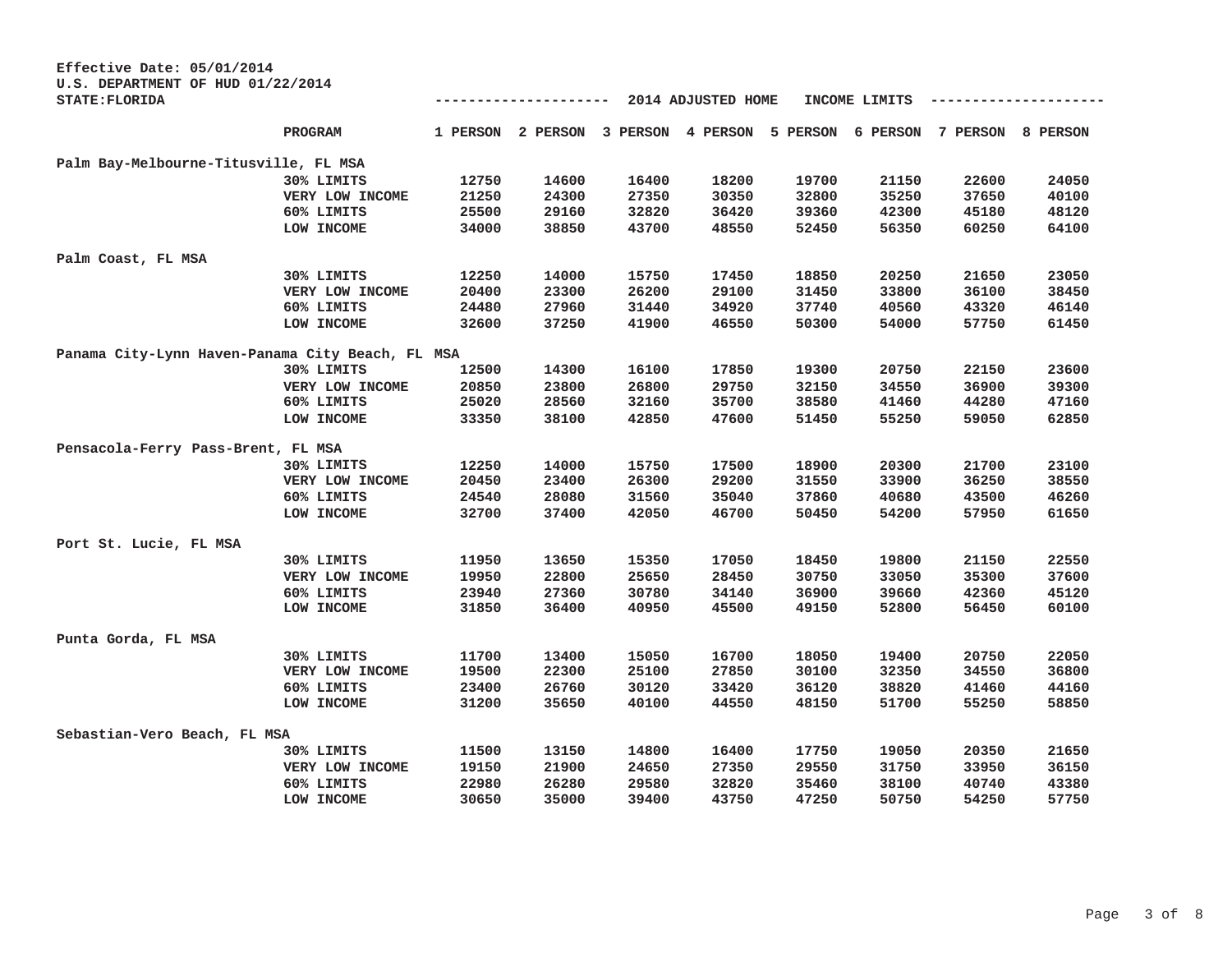| Effective Date: 05/01/2014<br>U.S. DEPARTMENT OF HUD 01/22/2014 |                 |       |                   |       |                    |                                     |               |          |          |
|-----------------------------------------------------------------|-----------------|-------|-------------------|-------|--------------------|-------------------------------------|---------------|----------|----------|
| <b>STATE: FLORIDA</b>                                           |                 |       |                   |       | 2014 ADJUSTED HOME |                                     | INCOME LIMITS |          |          |
|                                                                 | PROGRAM         |       | 1 PERSON 2 PERSON |       |                    | 3 PERSON 4 PERSON 5 PERSON 6 PERSON |               | 7 PERSON | 8 PERSON |
| Tallahassee, FL HUD Metro FMR Area                              |                 |       |                   |       |                    |                                     |               |          |          |
|                                                                 | 30% LIMITS      | 13500 | 15400             | 17350 | 19250              | 20800                               | 22350         | 23900    | 25450    |
|                                                                 | VERY LOW INCOME | 22450 | 25650             | 28850 | 32050              | 34650                               | 37200         | 39750    | 42350    |
|                                                                 | 60% LIMITS      | 26940 | 30780             | 34620 | 38460              | 41580                               | 44640         | 47700    | 50820    |
|                                                                 | LOW INCOME      | 35950 | 41050             | 46200 | 51300              | 55450                               | 59550         | 63650    | 67750    |
| Wakulla County, FL HUD Metro FMR Area                           |                 |       |                   |       |                    |                                     |               |          |          |
|                                                                 | 30% LIMITS      | 14050 | 16050             | 18050 | 20050              | 21700                               | 23300         | 24900    | 26500    |
|                                                                 | VERY LOW INCOME | 23400 | 26750             | 30100 | 33400              | 36100                               | 38750         | 41450    | 44100    |
|                                                                 | 60% LIMITS      | 28080 | 32100             | 36120 | 40080              | 43320                               | 46500         | 49740    | 52920    |
|                                                                 | LOW INCOME      | 37450 | 42800             | 48150 | 53450              | 57750                               | 62050         | 66300    | 70600    |
| Tampa-St. Petersburg-Clearwater, FL MSA                         |                 |       |                   |       |                    |                                     |               |          |          |
|                                                                 | 30% LIMITS      | 12050 | 13800             | 15500 | 17200              | 18600                               | 20000         | 21350    | 22750    |
|                                                                 | VERY LOW INCOME | 20100 | 23000             | 25850 | 28700              | 31000                               | 33300         | 35600    | 37900    |
|                                                                 | 60% LIMITS      | 24120 | 27600             | 31020 | 34440              | 37200                               | 39960         | 42720    | 45480    |
|                                                                 | LOW INCOME      | 32150 | 36750             | 41350 | 45900              | 49600                               | 53250         | 56950    | 60600    |
| Bradford County, FL                                             |                 |       |                   |       |                    |                                     |               |          |          |
|                                                                 | 30% LIMITS      | 10900 | 12450             | 14000 | 15550              | 16800                               | 18050         | 19300    | 20550    |
|                                                                 | VERY LOW INCOME | 18200 | 20800             | 23400 | 25950              | 28050                               | 30150         | 32200    | 34300    |
|                                                                 | 60% LIMITS      | 21840 | 24960             | 28080 | 31140              | 33660                               | 36180         | 38640    | 41160    |
|                                                                 | LOW INCOME      | 29050 | 33200             | 37350 | 41500              | 44850                               | 48150         | 51500    | 54800    |
| Calhoun County, FL                                              |                 |       |                   |       |                    |                                     |               |          |          |
|                                                                 | 30% LIMITS      | 9800  | 11200             | 12600 | 13950              | 15100                               | 16200         | 17300    | 18450    |
|                                                                 | VERY LOW INCOME | 16300 | 18600             | 20950 | 23250              | 25150                               | 27000         | 28850    | 30700    |
|                                                                 | 60% LIMITS      | 19560 | 22320             | 25140 | 27900              | 30180                               | 32400         | 34620    | 36840    |
|                                                                 | LOW INCOME      | 26050 | 29800             | 33500 | 37200              | 40200                               | 43200         | 46150    | 49150    |
| Citrus County, FL                                               |                 |       |                   |       |                    |                                     |               |          |          |
|                                                                 | 30% LIMITS      | 9800  | 11200             | 12600 | 13950              | 15100                               | 16200         | 17300    | 18450    |
|                                                                 | VERY LOW INCOME | 16300 | 18600             | 20950 | 23250              | 25150                               | 27000         | 28850    | 30700    |
|                                                                 | 60% LIMITS      | 19560 | 22320             | 25140 | 27900              | 30180                               | 32400         | 34620    | 36840    |
|                                                                 | LOW INCOME      | 26050 | 29800             | 33500 | 37200              | 40200                               | 43200         | 46150    | 49150    |
| Columbia County, FL                                             |                 |       |                   |       |                    |                                     |               |          |          |
|                                                                 | 30% LIMITS      | 9800  | 11200             | 12600 | 13950              | 15100                               | 16200         | 17300    | 18450    |
|                                                                 | VERY LOW INCOME | 16300 | 18600             | 20950 | 23250              | 25150                               | 27000         | 28850    | 30700    |
|                                                                 | 60% LIMITS      | 19560 | 22320             | 25140 | 27900              | 30180                               | 32400         | 34620    | 36840    |
|                                                                 | LOW INCOME      | 26050 | 29800             | 33500 | 37200              | 40200                               | 43200         | 46150    | 49150    |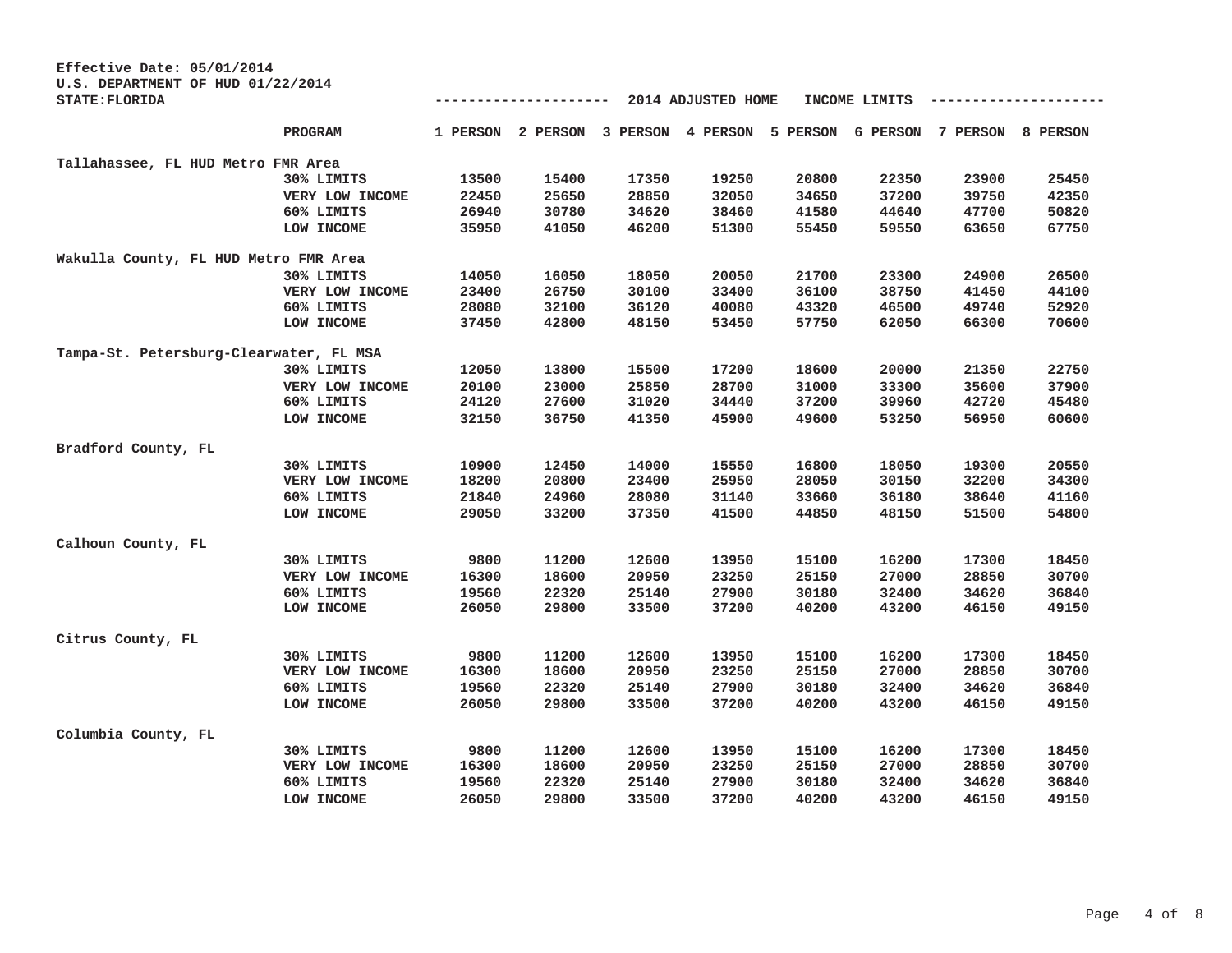| Effective Date: 05/01/2014                                 |                 |       |                   |       |                    |                                     |               |          |          |
|------------------------------------------------------------|-----------------|-------|-------------------|-------|--------------------|-------------------------------------|---------------|----------|----------|
| U.S. DEPARTMENT OF HUD 01/22/2014<br><b>STATE: FLORIDA</b> |                 |       |                   |       | 2014 ADJUSTED HOME |                                     | INCOME LIMITS |          |          |
|                                                            |                 |       |                   |       |                    |                                     |               |          |          |
|                                                            | PROGRAM         |       | 1 PERSON 2 PERSON |       |                    | 3 PERSON 4 PERSON 5 PERSON 6 PERSON |               | 7 PERSON | 8 PERSON |
| DeSoto County, FL                                          |                 |       |                   |       |                    |                                     |               |          |          |
|                                                            | 30% LIMITS      | 9800  | 11200             | 12600 | 13950              | 15100                               | 16200         | 17300    | 18450    |
|                                                            | VERY LOW INCOME | 16300 | 18600             | 20950 | 23250              | 25150                               | 27000         | 28850    | 30700    |
|                                                            | 60% LIMITS      | 19560 | 22320             | 25140 | 27900              | 30180                               | 32400         | 34620    | 36840    |
|                                                            | LOW INCOME      | 26050 | 29800             | 33500 | 37200              | 40200                               | 43200         | 46150    | 49150    |
| Dixie County, FL                                           |                 |       |                   |       |                    |                                     |               |          |          |
|                                                            | 30% LIMITS      | 10500 | 12000             | 13500 | 14950              | 16150                               | 17350         | 18550    | 19750    |
|                                                            | VERY LOW INCOME | 17450 | 19950             | 22450 | 24900              | 26900                               | 28900         | 30900    | 32900    |
|                                                            | 60% LIMITS      | 20940 | 23940             | 26940 | 29880              | 32280                               | 34680         | 37080    | 39480    |
|                                                            | LOW INCOME      | 27900 | 31900             | 35900 | 39850              | 43050                               | 46250         | 49450    | 52650    |
| Franklin County, FL                                        |                 |       |                   |       |                    |                                     |               |          |          |
|                                                            | 30% LIMITS      | 10800 | 12350             | 13900 | 15400              | 16650                               | 17900         | 19100    | 20350    |
|                                                            | VERY LOW INCOME | 18000 | 20600             | 23150 | 25700              | 27800                               | 29850         | 31900    | 33950    |
|                                                            | 60% LIMITS      | 21600 | 24720             | 27780 | 30840              | 33360                               | 35820         | 38280    | 40740    |
|                                                            | LOW INCOME      | 28800 | 32900             | 37000 | 41100              | 44400                               | 47700         | 51000    | 54300    |
| Glades County, FL                                          |                 |       |                   |       |                    |                                     |               |          |          |
|                                                            | 30% LIMITS      | 9800  | 11200             | 12600 | 13950              | 15100                               | 16200         | 17300    | 18450    |
|                                                            | VERY LOW INCOME | 16300 | 18600             | 20950 | 23250              | 25150                               | 27000         | 28850    | 30700    |
|                                                            | 60% LIMITS      | 19560 | 22320             | 25140 | 27900              | 30180                               | 32400         | 34620    | 36840    |
|                                                            | LOW INCOME      | 26050 | 29800             | 33500 | 37200              | 40200                               | 43200         | 46150    | 49150    |
| Gulf County, FL                                            |                 |       |                   |       |                    |                                     |               |          |          |
|                                                            | 30% LIMITS      | 10650 | 12200             | 13700 | 15200              | 16450                               | 17650         | 18850    | 20100    |
|                                                            | VERY LOW INCOME | 17750 | 20250             | 22800 | 25300              | 27350                               | 29350         | 31400    | 33400    |
|                                                            | 60% LIMITS      | 21300 | 24300             | 27360 | 30360              | 32820                               | 35220         | 37680    | 40080    |
|                                                            | LOW INCOME      | 28350 | 32400             | 36450 | 40500              | 43750                               | 47000         | 50250    | 53500    |
| Hamilton County, FL                                        |                 |       |                   |       |                    |                                     |               |          |          |
|                                                            | 30% LIMITS      | 10250 | 11700             | 13150 | 14600              | 15800                               | 16950         | 18150    | 19300    |
|                                                            | VERY LOW INCOME | 17050 | 19500             | 21950 | 24350              | 26300                               | 28250         | 30200    | 32150    |
|                                                            | 60% LIMITS      | 20460 | 23400             | 26340 | 29220              | 31560                               | 33900         | 36240    | 38580    |
|                                                            | LOW INCOME      | 27300 | 31200             | 35100 | 38950              | 42100                               | 45200         | 48300    | 51450    |
| Hardee County, FL                                          |                 |       |                   |       |                    |                                     |               |          |          |
|                                                            | 30% LIMITS      | 9800  | 11200             | 12600 | 13950              | 15100                               | 16200         | 17300    | 18450    |
|                                                            | VERY LOW INCOME | 16300 | 18600             | 20950 | 23250              | 25150                               | 27000         | 28850    | 30700    |
|                                                            | 60% LIMITS      | 19560 | 22320             | 25140 | 27900              | 30180                               | 32400         | 34620    | 36840    |
|                                                            | LOW INCOME      | 26050 | 29800             | 33500 | 37200              | 40200                               | 43200         | 46150    | 49150    |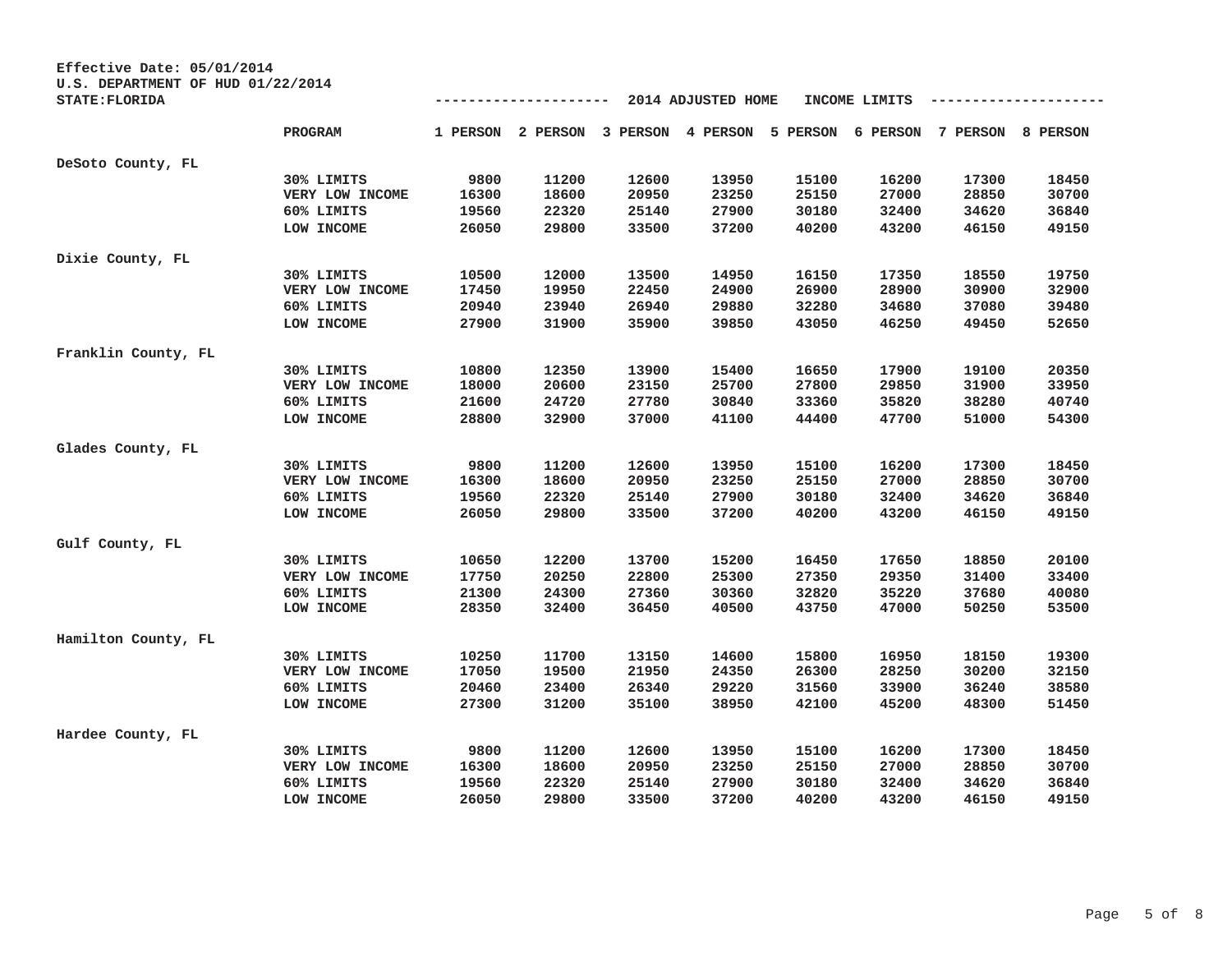| Effective Date: 05/01/2014<br>U.S. DEPARTMENT OF HUD 01/22/2014 |                 |          |          |       |                            |       |               |          |          |
|-----------------------------------------------------------------|-----------------|----------|----------|-------|----------------------------|-------|---------------|----------|----------|
| <b>STATE: FLORIDA</b>                                           |                 |          |          |       | 2014 ADJUSTED HOME         |       | INCOME LIMITS |          |          |
|                                                                 | PROGRAM         | 1 PERSON | 2 PERSON |       | 3 PERSON 4 PERSON 5 PERSON |       | 6 PERSON      | 7 PERSON | 8 PERSON |
| Hendry County, FL                                               |                 |          |          |       |                            |       |               |          |          |
|                                                                 | 30% LIMITS      | 9800     | 11200    | 12600 | 13950                      | 15100 | 16200         | 17300    | 18450    |
|                                                                 | VERY LOW INCOME | 16300    | 18600    | 20950 | 23250                      | 25150 | 27000         | 28850    | 30700    |
|                                                                 | 60% LIMITS      | 19560    | 22320    | 25140 | 27900                      | 30180 | 32400         | 34620    | 36840    |
|                                                                 | LOW INCOME      | 26050    | 29800    | 33500 | 37200                      | 40200 | 43200         | 46150    | 49150    |
| Highlands County, FL                                            |                 |          |          |       |                            |       |               |          |          |
|                                                                 | 30% LIMITS      | 9800     | 11200    | 12600 | 13950                      | 15100 | 16200         | 17300    | 18450    |
|                                                                 | VERY LOW INCOME | 16300    | 18600    | 20950 | 23250                      | 25150 | 27000         | 28850    | 30700    |
|                                                                 | 60% LIMITS      | 19560    | 22320    | 25140 | 27900                      | 30180 | 32400         | 34620    | 36840    |
|                                                                 | LOW INCOME      | 26050    | 29800    | 33500 | 37200                      | 40200 | 43200         | 46150    | 49150    |
| Holmes County, FL                                               |                 |          |          |       |                            |       |               |          |          |
|                                                                 | 30% LIMITS      | 9800     | 11200    | 12600 | 13950                      | 15100 | 16200         | 17300    | 18450    |
|                                                                 | VERY LOW INCOME | 16300    | 18600    | 20950 | 23250                      | 25150 | 27000         | 28850    | 30700    |
|                                                                 | 60% LIMITS      | 19560    | 22320    | 25140 | 27900                      | 30180 | 32400         | 34620    | 36840    |
|                                                                 | LOW INCOME      | 26050    | 29800    | 33500 | 37200                      | 40200 | 43200         | 46150    | 49150    |
| Jackson County, FL                                              |                 |          |          |       |                            |       |               |          |          |
|                                                                 | 30% LIMITS      | 11350    | 13000    | 14600 | 16200                      | 17500 | 18800         | 20100    | 21400    |
|                                                                 | VERY LOW INCOME | 18900    | 21600    | 24300 | 27000                      | 29200 | 31350         | 33500    | 35650    |
|                                                                 | 60% LIMITS      | 22680    | 25920    | 29160 | 32400                      | 35040 | 37620         | 40200    | 42780    |
|                                                                 | LOW INCOME      | 30250    | 34600    | 38900 | 43200                      | 46700 | 50150         | 53600    | 57050    |
| Lafayette County, FL                                            |                 |          |          |       |                            |       |               |          |          |
|                                                                 | 30% LIMITS      | 12050    | 13750    | 15450 | 17150                      | 18550 | 19900         | 21300    | 22650    |
|                                                                 | VERY LOW INCOME | 20000    | 22850    | 25700 | 28550                      | 30850 | 33150         | 35450    | 37700    |
|                                                                 | 60% LIMITS      | 24000    | 27420    | 30840 | 34260                      | 37020 | 39780         | 42540    | 45240    |
|                                                                 | LOW INCOME      | 32000    | 36550    | 41100 | 45650                      | 49350 | 53000         | 56650    | 60300    |
| Levy County, FL                                                 |                 |          |          |       |                            |       |               |          |          |
|                                                                 | 30% LIMITS      | 9800     | 11200    | 12600 | 13950                      | 15100 | 16200         | 17300    | 18450    |
|                                                                 | VERY LOW INCOME | 16300    | 18600    | 20950 | 23250                      | 25150 | 27000         | 28850    | 30700    |
|                                                                 | 60% LIMITS      | 19560    | 22320    | 25140 | 27900                      | 30180 | 32400         | 34620    | 36840    |
|                                                                 | LOW INCOME      | 26050    | 29800    | 33500 | 37200                      | 40200 | 43200         | 46150    | 49150    |
| Liberty County, FL                                              |                 |          |          |       |                            |       |               |          |          |
|                                                                 | 30% LIMITS      | 11300    | 12900    | 14500 | 16100                      | 17400 | 18700         | 20000    | 21300    |
|                                                                 | VERY LOW INCOME | 18800    | 21450    | 24150 | 26800                      | 28950 | 31100         | 33250    | 35400    |
|                                                                 | 60% LIMITS      | 22560    | 25740    | 28980 | 32160                      | 34740 | 37320         | 39900    | 42480    |
|                                                                 | LOW INCOME      | 30050    | 34350    | 38650 | 42900                      | 46350 | 49800         | 53200    | 56650    |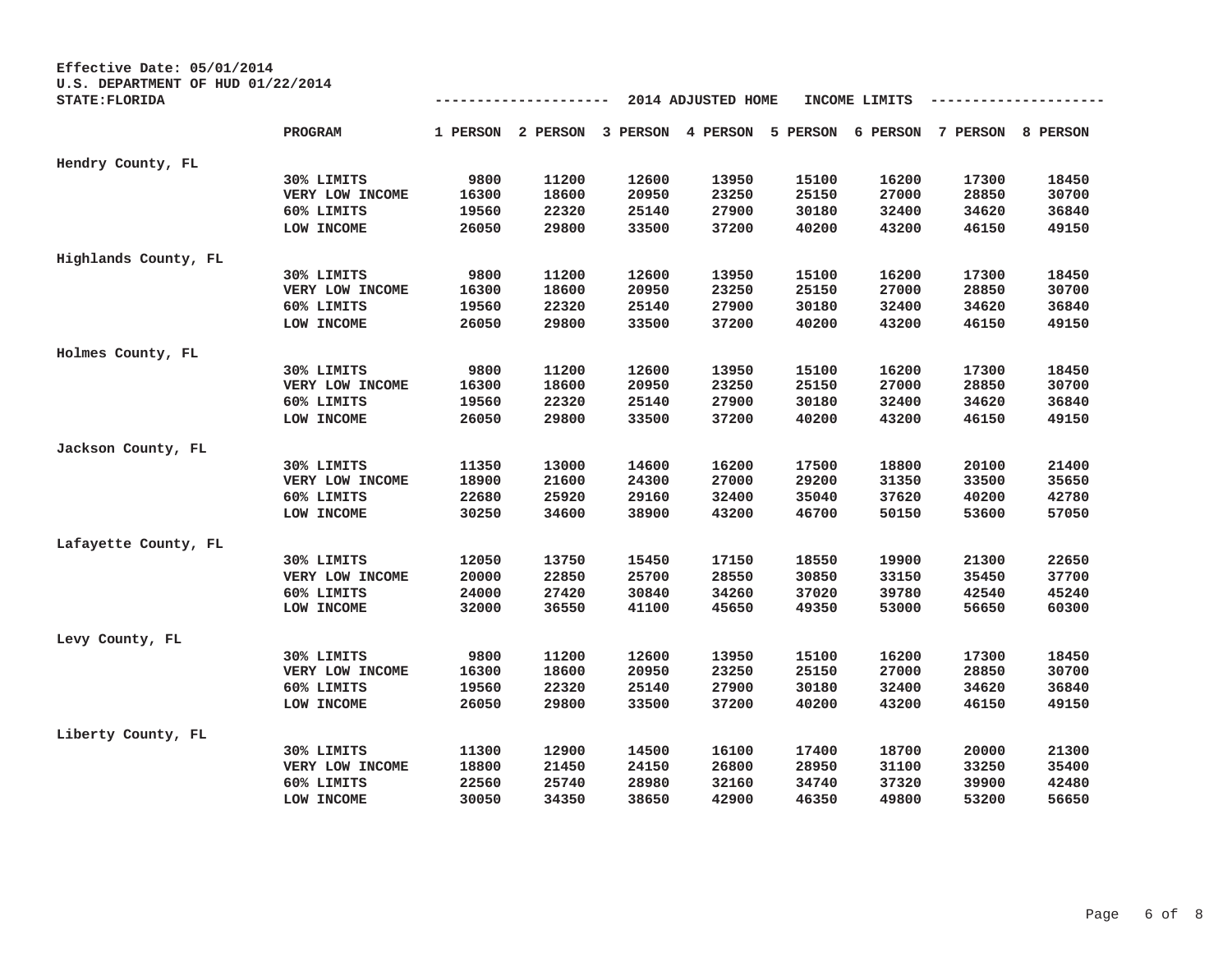| Effective Date: 05/01/2014<br>U.S. DEPARTMENT OF HUD 01/22/2014 |                 |       |                   |       |                    |                                     |               |          |          |
|-----------------------------------------------------------------|-----------------|-------|-------------------|-------|--------------------|-------------------------------------|---------------|----------|----------|
| <b>STATE: FLORIDA</b>                                           |                 |       |                   |       | 2014 ADJUSTED HOME |                                     | INCOME LIMITS |          |          |
|                                                                 | PROGRAM         |       | 1 PERSON 2 PERSON |       |                    | 3 PERSON 4 PERSON 5 PERSON 6 PERSON |               | 7 PERSON | 8 PERSON |
| Madison County, FL                                              |                 |       |                   |       |                    |                                     |               |          |          |
|                                                                 | 30% LIMITS      | 9800  | 11200             | 12600 | 13950              | 15100                               | 16200         | 17300    | 18450    |
|                                                                 | VERY LOW INCOME | 16300 | 18600             | 20950 | 23250              | 25150                               | 27000         | 28850    | 30700    |
|                                                                 | 60% LIMITS      | 19560 | 22320             | 25140 | 27900              | 30180                               | 32400         | 34620    | 36840    |
|                                                                 | LOW INCOME      | 26050 | 29800             | 33500 | 37200              | 40200                               | 43200         | 46150    | 49150    |
| Monroe County, FL                                               |                 |       |                   |       |                    |                                     |               |          |          |
|                                                                 | 30% LIMITS      | 17300 | 19800             | 22250 | 24700              | 26700                               | 28700         | 30650    | 32650    |
|                                                                 | VERY LOW INCOME | 28850 | 33000             | 37100 | 41200              | 44500                               | 47800         | 51100    | 54400    |
|                                                                 | 60% LIMITS      | 34620 | 39600             | 44520 | 49440              | 53400                               | 57360         | 61320    | 65280    |
|                                                                 | LOW INCOME      | 46150 | 52750             | 59350 | 65900              | 71200                               | 76450         | 81750    | 87000    |
| Okeechobee County, FL                                           |                 |       |                   |       |                    |                                     |               |          |          |
|                                                                 | 30% LIMITS      | 9950  | 11400             | 12800 | 14200              | 15350                               | 16500         | 17650    | 18750    |
|                                                                 | VERY LOW INCOME | 16600 | 19000             | 21350 | 23700              | 25600                               | 27500         | 29400    | 31300    |
|                                                                 | 60% LIMITS      | 19920 | 22800             | 25620 | 28440              | 30720                               | 33000         | 35280    | 37560    |
|                                                                 | LOW INCOME      | 26550 | 30350             | 34150 | 37900              | 40950                               | 44000         | 47000    | 50050    |
| Putnam County, FL                                               |                 |       |                   |       |                    |                                     |               |          |          |
|                                                                 | 30% LIMITS      | 9800  | 11200             | 12600 | 13950              | 15100                               | 16200         | 17300    | 18450    |
|                                                                 | VERY LOW INCOME | 16300 | 18600             | 20950 | 23250              | 25150                               | 27000         | 28850    | 30700    |
|                                                                 | 60% LIMITS      | 19560 | 22320             | 25140 | 27900              | 30180                               | 32400         | 34620    | 36840    |
|                                                                 | LOW INCOME      | 26050 | 29800             | 33500 | 37200              | 40200                               | 43200         | 46150    | 49150    |
| Sumter County, FL                                               |                 |       |                   |       |                    |                                     |               |          |          |
|                                                                 | 30% LIMITS      | 11700 | 13400             | 15050 | 16700              | 18050                               | 19400         | 20750    | 22050    |
|                                                                 | VERY LOW INCOME | 19500 | 22250             | 25050 | 27800              | 30050                               | 32250         | 34500    | 36700    |
|                                                                 | 60% LIMITS      | 23400 | 26700             | 30060 | 33360              | 36060                               | 38700         | 41400    | 44040    |
|                                                                 | LOW INCOME      | 31150 | 35600             | 40050 | 44500              | 48100                               | 51650         | 55200    | 58750    |
| Suwannee County, FL                                             |                 |       |                   |       |                    |                                     |               |          |          |
|                                                                 | 30% LIMITS      | 9800  | 11200             | 12600 | 13950              | 15100                               | 16200         | 17300    | 18450    |
|                                                                 | VERY LOW INCOME | 16300 | 18600             | 20950 | 23250              | 25150                               | 27000         | 28850    | 30700    |
|                                                                 | 60% LIMITS      | 19560 | 22320             | 25140 | 27900              | 30180                               | 32400         | 34620    | 36840    |
|                                                                 | LOW INCOME      | 26050 | 29800             | 33500 | 37200              | 40200                               | 43200         | 46150    | 49150    |
| Taylor County, FL                                               |                 |       |                   |       |                    |                                     |               |          |          |
|                                                                 | 30% LIMITS      | 10500 | 12000             | 13500 | 15000              | 16200                               | 17400         | 18600    | 19800    |
|                                                                 | VERY LOW INCOME | 17500 | 20000             | 22500 | 25000              | 27000                               | 29000         | 31000    | 33000    |
|                                                                 | 60% LIMITS      | 21000 | 24000             | 27000 | 30000              | 32400                               | 34800         | 37200    | 39600    |
|                                                                 | LOW INCOME      | 28000 | 32000             | 36000 | 40000              | 43200                               | 46400         | 49600    | 52800    |